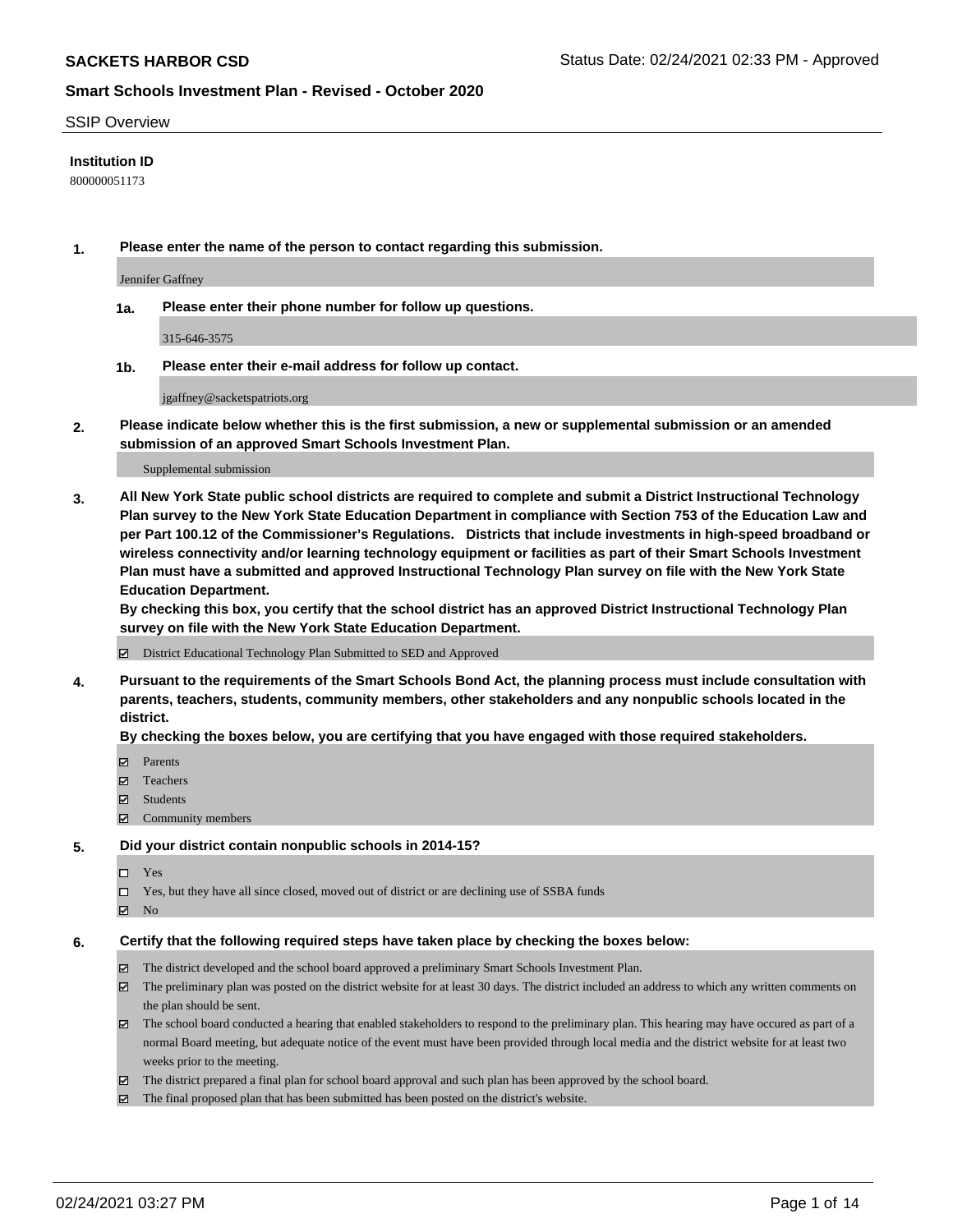SSIP Overview

**6a. Please upload the proposed Smart Schools Investment Plan (SSIP) that was posted on the district's website, along with any supporting materials. Note that this should be different than your recently submitted Educational Technology Survey. The Final SSIP, as approved by the School Board, should also be posted on the website and remain there during the course of the projects contained therein.**

SmartSchools Plan Year Four Part Two.pdf

**6b. Enter the webpage address where the final Smart Schools Investment Plan is posted. The Plan should remain posted for the life of the included projects.**

http://www.sacketspatriots.org/common/pages/DisplayFile.aspx?itemId=8928499

**7. Please enter an estimate of the total number of students and staff that will benefit from this Smart Schools Investment Plan based on the cumulative projects submitted to date.**

500

**8. An LEA/School District may partner with one or more other LEA/School Districts to form a consortium to pool Smart Schools Bond Act funds for a project that meets all other Smart School Bond Act requirements. Each school district participating in the consortium will need to file an approved Smart Schools Investment Plan for the project and submit a signed Memorandum of Understanding that sets forth the details of the consortium including the roles of each respective district.**

 $\Box$  The district plans to participate in a consortium to partner with other school district(s) to implement a Smart Schools project.

## **9. Please enter the name and 6-digit SED Code for each LEA/School District participating in the Consortium.**

| Partner LEA/District | <b>ISED BEDS Code</b> |
|----------------------|-----------------------|
| (No Response)        | (No Response)         |

## **10. Please upload a signed Memorandum of Understanding with all of the participating Consortium partners.**

(No Response)

**11. Your district's Smart Schools Bond Act Allocation is:**

\$318,862

## **12. Final 2014-15 BEDS Enrollment to calculate Nonpublic Sharing Requirement**

|            | <b>Public Enrollment</b> | Nonpublic Enrollment | <b>Total Enrollment</b> | l Nonpublic Percentage |
|------------|--------------------------|----------------------|-------------------------|------------------------|
| Enrollment | 450                      |                      | 450.00                  | 0.00                   |

**13. This table compares each category budget total, as entered in that category's page, to the total expenditures listed in the category's expenditure table. Any discrepancies between the two must be resolved before submission.**

|                                          | Sub-Allocations | <b>Expenditure Totals</b> | <b>Difference</b> |
|------------------------------------------|-----------------|---------------------------|-------------------|
| <b>School Connectivity</b>               | 0.00            | 0.00                      | 0.00              |
| Connectivity Projects for<br>Communities | 0.00            | 0.00                      | 0.00              |
| Classroom Technology                     | 90,367.92       | 90,367.92                 | 0.00              |
| Pre-Kindergarten Classrooms              | 0.00            | 0.00                      | 0.00              |
| Replace Transportable<br>Classrooms      | 0.00            | 0.00                      | 0.00              |
| High-Tech Security Features              | 0.00            | 0.00                      | 0.00              |
| Nonpublic Loan                           | 0.00            | 0.00                      | 0.00              |
| Totals:                                  |                 |                           |                   |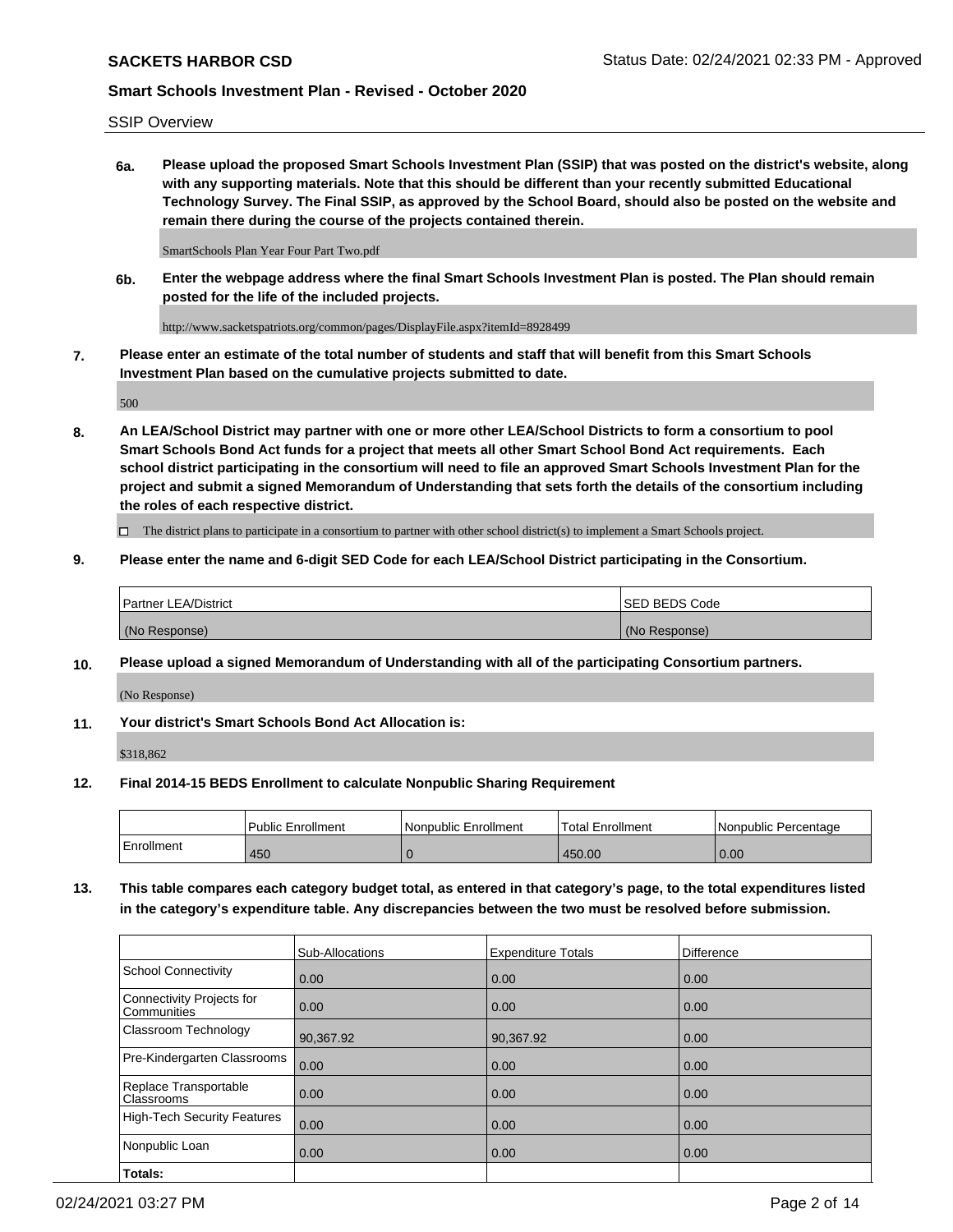SSIP Overview

| Sub-Allocations | Totals<br>l Expenditure | <b>Difference</b> |
|-----------------|-------------------------|-------------------|
| 90,368          | 90,368                  | 0                 |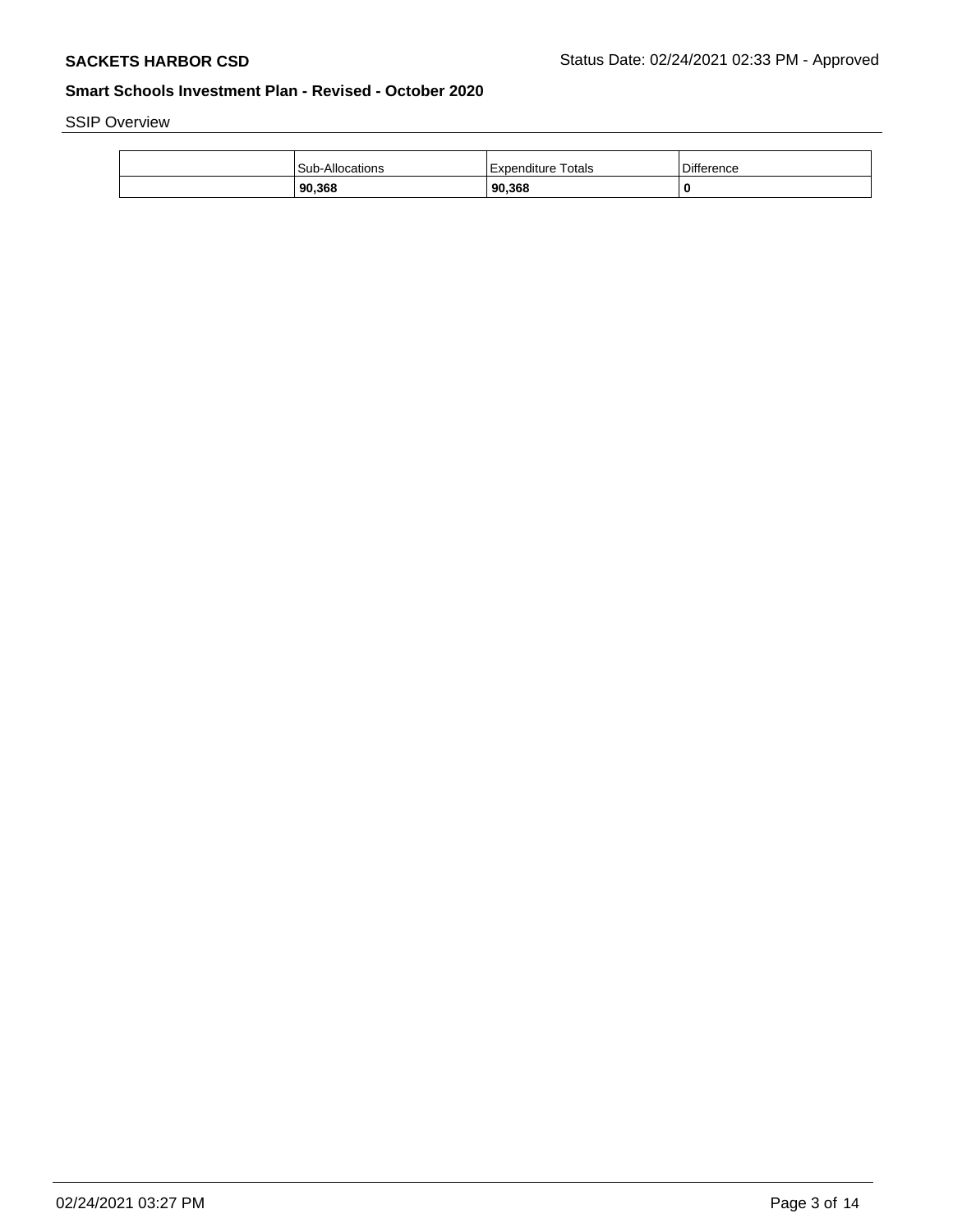School Connectivity

- **1. In order for students and faculty to receive the maximum benefit from the technology made available under the Smart Schools Bond Act, their school buildings must possess sufficient connectivity infrastructure to ensure that devices can be used during the school day. Smart Schools Investment Plans must demonstrate that:**
	- **• sufficient infrastructure that meets the Federal Communications Commission's 100 Mbps per 1,000 students standard currently exists in the buildings where new devices will be deployed, or**
	- **• is a planned use of a portion of Smart Schools Bond Act funds, or**
	- **• is under development through another funding source.**

**Smart Schools Bond Act funds used for technology infrastructure or classroom technology investments must increase the number of school buildings that meet or exceed the minimum speed standard of 100 Mbps per 1,000 students and staff within 12 months. This standard may be met on either a contracted 24/7 firm service or a "burstable" capability. If the standard is met under the burstable criteria, it must be:**

**1. Specifically codified in a service contract with a provider, and**

**2. Guaranteed to be available to all students and devices as needed, particularly during periods of high demand, such as computer-based testing (CBT) periods.**

**Please describe how your district already meets or is planning to meet this standard within 12 months of plan submission.**

(No Response)

**1a. If a district believes that it will be impossible to meet this standard within 12 months, it may apply for a waiver of this requirement, as described on the Smart Schools website. The waiver must be filed and approved by SED prior to submitting this survey.**

 $\Box$  By checking this box, you are certifying that the school district has an approved waiver of this requirement on file with the New York State Education Department.

**2. Connectivity Speed Calculator (Required). If the district currently meets the required speed, enter "Currently Met" in the last box: Expected Date When Required Speed Will be Met.**

|                  | l Number of     | Required Speed | Current Speed in | Expected Speed  | Expected Date                           |
|------------------|-----------------|----------------|------------------|-----------------|-----------------------------------------|
|                  | <b>Students</b> | In Mbps        | l Mbps           | to be Attained  | When Required                           |
|                  |                 |                |                  |                 | l Within 12 Months ISpeed Will be Met l |
| Calculated Speed | (No Response)   | 0.00           | (No Response)    | l (No Response) | l (No Response)                         |

**3. Describe how you intend to use Smart Schools Bond Act funds for high-speed broadband and/or wireless connectivity projects in school buildings.**

(No Response)

**4. Describe the linkage between the district's District Instructional Technology Plan and how the proposed projects will improve teaching and learning. (There should be a link between your response to this question and your responses to Question 1 in Section IV - NYSED Initiatives Alignment: "Explain how the district use of instructional technology will serve as a part of a comprehensive and sustained effort to support rigorous academic standards attainment and performance improvement for students."** 

**Your answer should also align with your answers to the questions in Section II - Strategic Technology Planning and the associated Action Steps in Section III - Action Plan.)**

(No Response)

**5. If the district wishes to have students and staff access the Internet from wireless devices within the school building, or in close proximity to it, it must first ensure that it has a robust Wi-Fi network in place that has sufficient bandwidth to meet user demand.**

**Please describe how you have quantified this demand and how you plan to meet this demand.**

(No Response)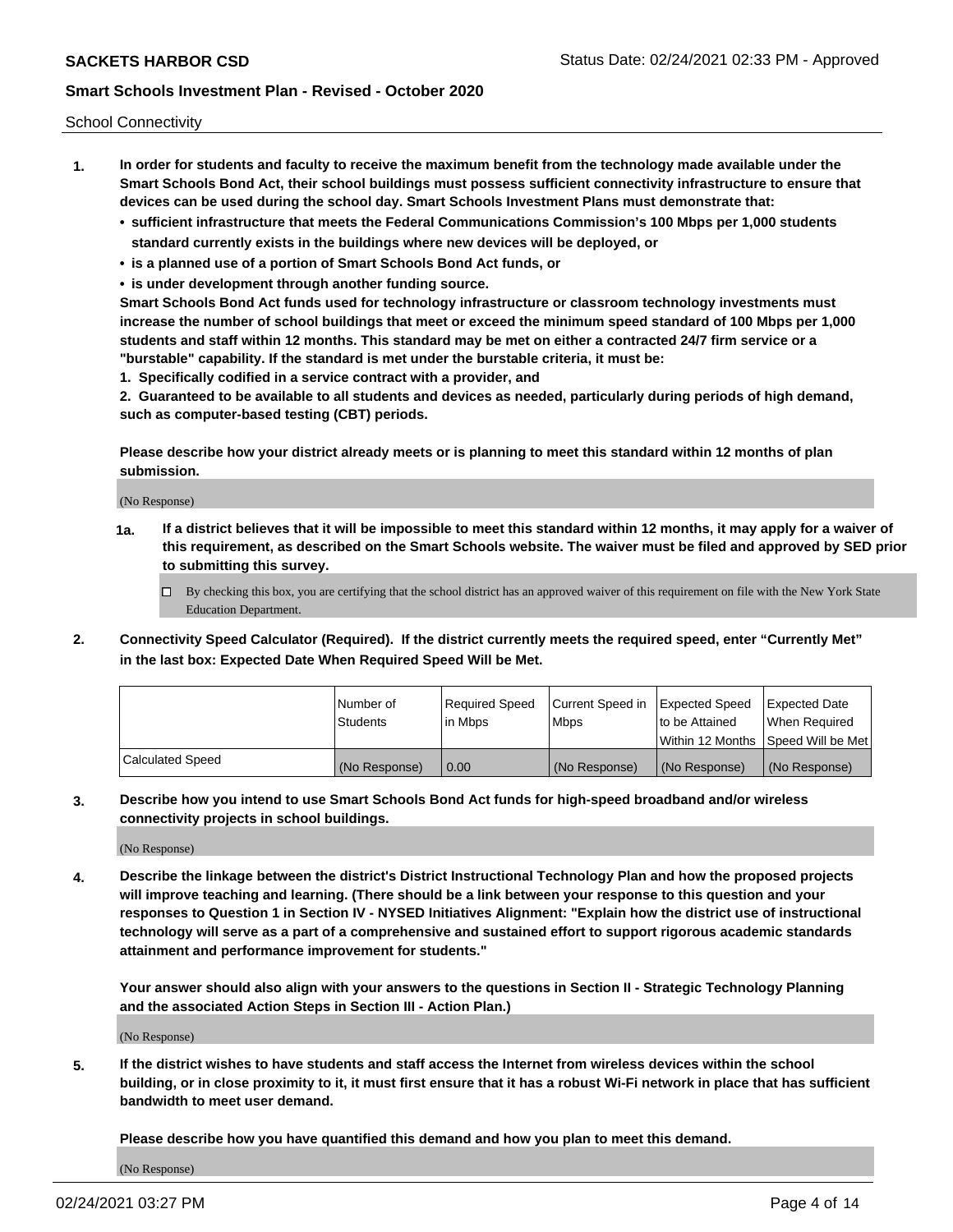School Connectivity

**6. Smart Schools plans with any expenditures in the School Connectivity category require a project number from the Office of Facilities Planning. Districts must submit an SSBA LOI and receive project numbers prior to submitting the SSIP. As indicated on the LOI, some projects may be eligible for a streamlined review and will not require a building permit.**

**Please indicate on a separate row each project number given to you by the Office of Facilities Planning.**

| Project Number |  |
|----------------|--|
| (No Response)  |  |

**7. Certain high-tech security and connectivity infrastructure projects may be eligible for an expedited review process as determined by the Office of Facilities Planning.**

### **Was your project deemed eligible for streamlined review?**

(No Response)

## **8. Include the name and license number of the architect or engineer of record.**

| Name          | License Number |
|---------------|----------------|
| (No Response) | (No Response)  |

### **9. Public Expenditures – Loanable (Counts toward the nonpublic loan calculation)**

| Select the allowable expenditure type.<br>Repeat to add another item under each type. | <b>PUBLIC</b> Items to be<br>l Purchased | Quantity           | Cost Per Item    | <b>Total Cost</b> |
|---------------------------------------------------------------------------------------|------------------------------------------|--------------------|------------------|-------------------|
| (No Response)                                                                         | (No Response)                            | l (No<br>Response) | (No<br>Response) | $\overline{0.00}$ |
|                                                                                       |                                          | 0                  | 0.00             |                   |

# **10. Public Expenditures – Non-Loanable (Does not count toward nonpublic loan calculation)**

| Select the allowable expenditure | <b>PUBLIC</b> Items to be purchased | Quantity      | Cost per Item | <b>Total Cost</b> |
|----------------------------------|-------------------------------------|---------------|---------------|-------------------|
| type.                            |                                     |               |               |                   |
| Repeat to add another item under |                                     |               |               |                   |
| each type.                       |                                     |               |               |                   |
| (No Response)                    | (No Response)                       | (No Response) | (No Response) | 0.00              |
|                                  |                                     |               | 0.00          |                   |

#### **11. Final 2014-15 BEDS Enrollment to calculate Nonpublic Sharing Requirement (no changes allowed.)**

|            | Public Enrollment | l Nonpublic Enrollment | <b>Total Enrollment</b> | Nonpublic Percentage |
|------------|-------------------|------------------------|-------------------------|----------------------|
| Enrollment | 450               |                        | 450.00                  | 0.00                 |

### **12. Total Public Budget - Loanable (Counts toward the nonpublic loan calculation)**

|                                                      | Public Allocations | <b>Estimated Nonpublic Loan</b><br>Amount | Estimated Total Sub-Allocations |
|------------------------------------------------------|--------------------|-------------------------------------------|---------------------------------|
| Network/Access Costs                                 | (No Response)      | 0.00                                      | 0.00                            |
| School Internal Connections and<br><b>Components</b> | (No Response)      | 0.00                                      | 0.00                            |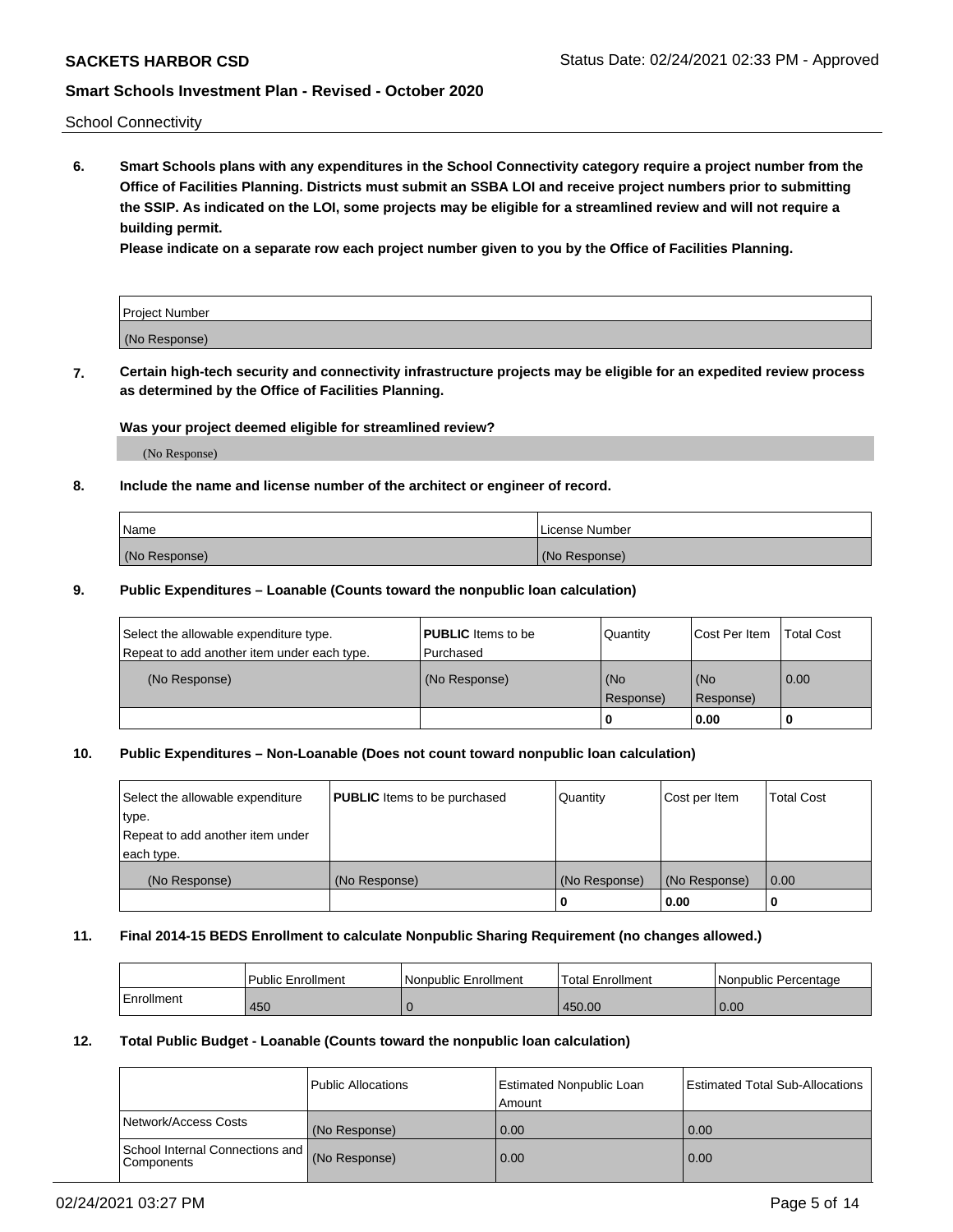School Connectivity

|              | Public Allocations | <b>Estimated Nonpublic Loan</b><br>Amount | <b>Estimated Total Sub-Allocations</b> |
|--------------|--------------------|-------------------------------------------|----------------------------------------|
| <b>Other</b> | (No Response)      | 0.00                                      | 0.00                                   |
| Totals:      | 0.00               |                                           | 0                                      |

# **13. Total Public Budget – Non-Loanable (Does not count toward the nonpublic loan calculation)**

|                                                   | Sub-<br>Allocation |
|---------------------------------------------------|--------------------|
| Network/Access Costs                              | (No Response)      |
| <b>Outside Plant Costs</b>                        | (No Response)      |
| <b>School Internal Connections and Components</b> | (No Response)      |
| Professional Services                             | (No Response)      |
| Testing                                           | (No Response)      |
| <b>Other Upfront Costs</b>                        | (No Response)      |
| <b>Other Costs</b>                                | (No Response)      |
| Totals:                                           | 0.00               |

# **14. School Connectivity Totals**

|                          | Total Sub-Allocations |
|--------------------------|-----------------------|
| Total Loanable Items     | 0.00                  |
| Total Non-Ioanable Items | 0.00                  |
| Totals:                  | 0                     |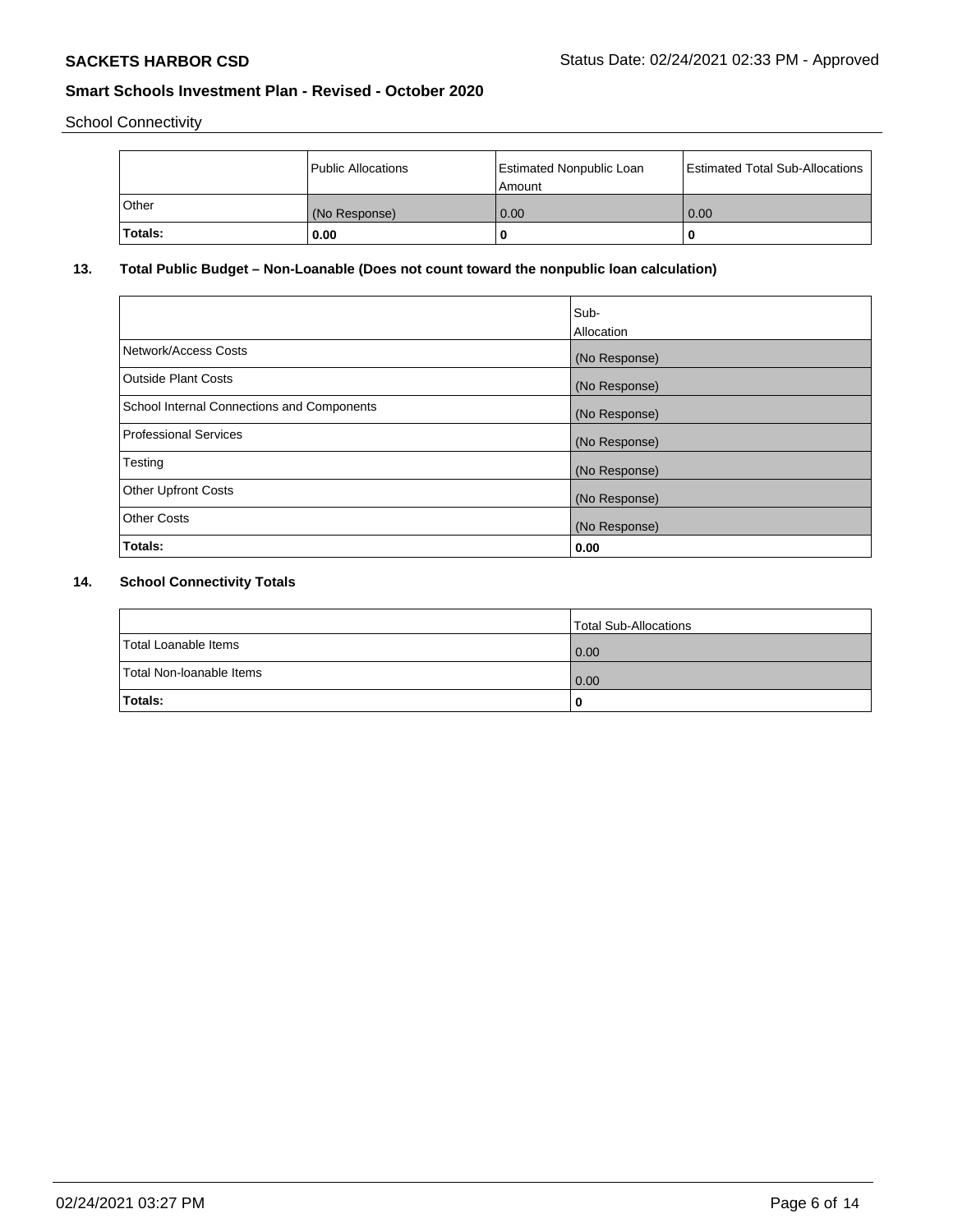Community Connectivity (Broadband and Wireless)

**1. Describe how you intend to use Smart Schools Bond Act funds for high-speed broadband and/or wireless connectivity projects in the community.**

(No Response)

**2. Please describe how the proposed project(s) will promote student achievement and increase student and/or staff access to the Internet in a manner that enhances student learning and/or instruction outside of the school day and/or school building.**

(No Response)

**3. Community connectivity projects must comply with all the necessary local building codes and regulations (building and related permits are not required prior to plan submission).**

 $\Box$  I certify that we will comply with all the necessary local building codes and regulations.

**4. Please describe the physical location of the proposed investment.**

(No Response)

**5. Please provide the initial list of partners participating in the Community Connectivity Broadband Project, along with their Federal Tax Identification (Employer Identification) number.**

| <b>Project Partners</b> | l Federal ID # |
|-------------------------|----------------|
| (No Response)           | (No Response)  |

**6. Please detail the type, quantity, per unit cost and total cost of the eligible items under each sub-category.**

| Select the allowable expenditure | Item to be purchased | Quantity      | Cost per Item | <b>Total Cost</b> |
|----------------------------------|----------------------|---------------|---------------|-------------------|
| type.                            |                      |               |               |                   |
| Repeat to add another item under |                      |               |               |                   |
| each type.                       |                      |               |               |                   |
| (No Response)                    | (No Response)        | (No Response) | (No Response) | 0.00              |
|                                  |                      | U             | 0.00          |                   |

**7. If you are submitting an allocation for Community Connectivity, complete this table.**

**Note that the calculated Total at the bottom of the table must equal the Total allocation for this category that you entered in the SSIP Overview overall budget.**

|                                    | Sub-Allocation |
|------------------------------------|----------------|
| Network/Access Costs               | (No Response)  |
| Outside Plant Costs                | (No Response)  |
| <b>Tower Costs</b>                 | (No Response)  |
| <b>Customer Premises Equipment</b> | (No Response)  |
| <b>Professional Services</b>       | (No Response)  |
| Testing                            | (No Response)  |
| <b>Other Upfront Costs</b>         | (No Response)  |
| <b>Other Costs</b>                 | (No Response)  |
| Totals:                            | 0.00           |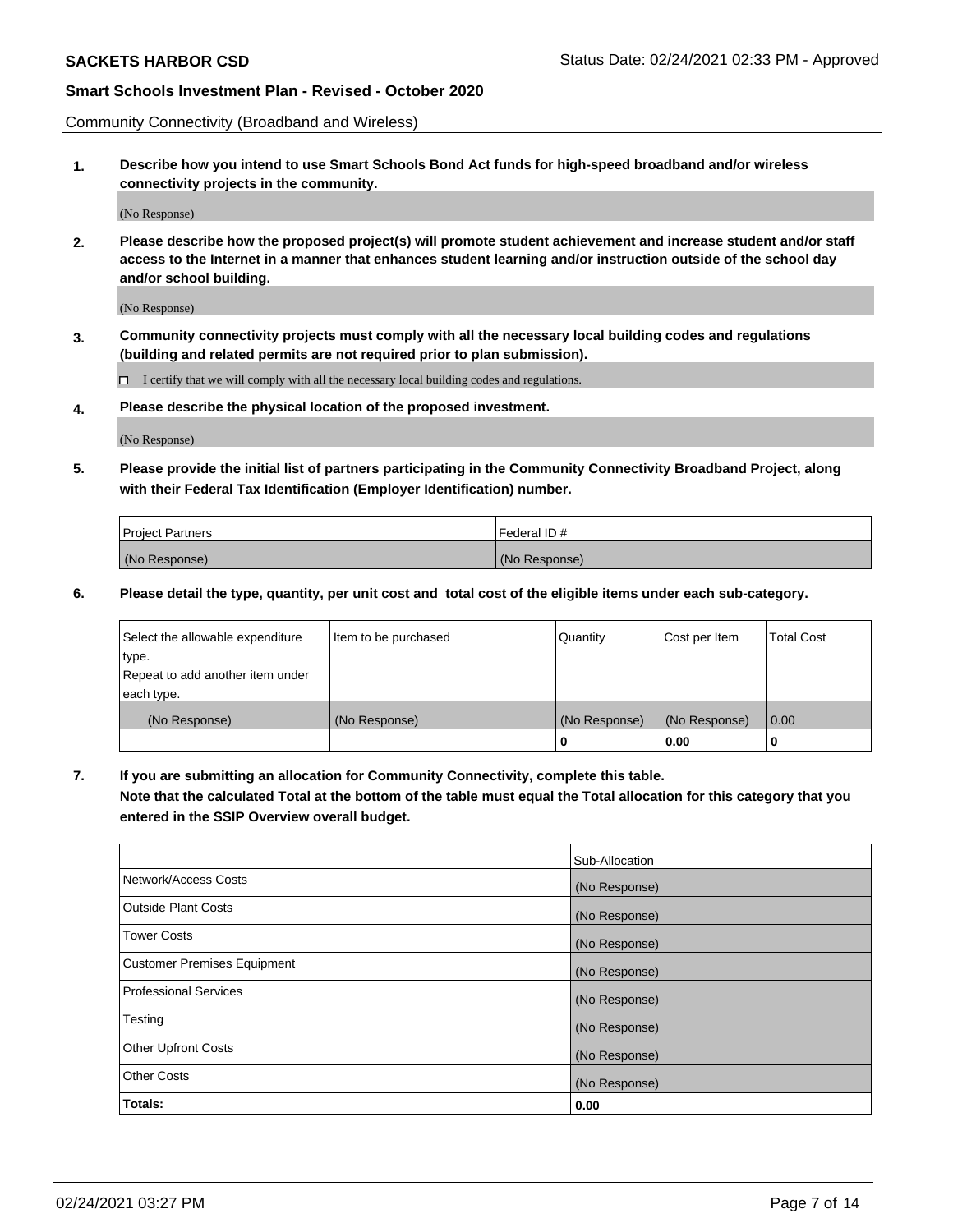### Classroom Learning Technology

**1. In order for students and faculty to receive the maximum benefit from the technology made available under the Smart Schools Bond Act, their school buildings must possess sufficient connectivity infrastructure to ensure that devices can be used during the school day. Smart Schools Investment Plans must demonstrate that sufficient infrastructure that meets the Federal Communications Commission's 100 Mbps per 1,000 students standard currently exists in the buildings where new devices will be deployed, or is a planned use of a portion of Smart Schools Bond Act funds, or is under development through another funding source. Smart Schools Bond Act funds used for technology infrastructure or classroom technology investments must increase the number of school buildings that meet or exceed the minimum speed standard of 100 Mbps per 1,000 students and staff within 12 months. This standard may be met on either a contracted 24/7 firm service or a "burstable" capability. If the standard is met under the burstable criteria, it must be:**

**1. Specifically codified in a service contract with a provider, and**

**2. Guaranteed to be available to all students and devices as needed, particularly during periods of high demand, such as computer-based testing (CBT) periods.**

**Please describe how your district already meets or is planning to meet this standard within 12 months of plan submission.**

Sackets Harbor Central School is already in compliance with the Federal Communications Commission minimum speed standard of 100 Mbps per 1,000 students. The network infrastructure of the school district combined with the internet speed of our ISP allow the district to meet these requirements.

- **1a. If a district believes that it will be impossible to meet this standard within 12 months, it may apply for a waiver of this requirement, as described on the Smart Schools website. The waiver must be filed and approved by SED prior to submitting this survey.**
	- By checking this box, you are certifying that the school district has an approved waiver of this requirement on file with the New York State Education Department.
- **2. Connectivity Speed Calculator (Required). If the district currently meets the required speed, enter "Currently Met" in the last box: Expected Date When Required Speed Will be Met.**

|                  | l Number of     | Required Speed | Current Speed in | Expected Speed     | <b>Expected Date</b> |
|------------------|-----------------|----------------|------------------|--------------------|----------------------|
|                  | <b>Students</b> | lin Mbps       | <b>Mbps</b>      | to be Attained     | When Reauired        |
|                  |                 |                |                  | l Within 12 Months | Speed Will be Met    |
| Calculated Speed | 452             | 45.20          | 1.000            | (No Response)      | Currently met        |

**3. If the district wishes to have students and staff access the Internet from wireless devices within the school building, or in close proximity to it, it must first ensure that it has a robust Wi-Fi network in place that has sufficient bandwidth to meet user demand.**

**Please describe how you have quantified this demand and how you plan to meet this demand.**

The Sackets Harbor Central School District purchased and deployed a wireless umbrella system 2 years ago spreading wireless internet access throughout the building. Prior to purchase, the specifications of the network were customized to ensure the proper bandwidth and speed were attainable to support anticipated network traffic.

**4. All New York State public school districts are required to complete and submit an Instructional Technology Plan survey to the New York State Education Department in compliance with Section 753 of the Education Law and per Part 100.12 of the Commissioner's Regulations.**

**Districts that include educational technology purchases as part of their Smart Schools Investment Plan must have a submitted and approved Instructional Technology Plan survey on file with the New York State Education Department.**

By checking this box, you are certifying that the school district has an approved Instructional Technology Plan survey on file with the New York State Education Department.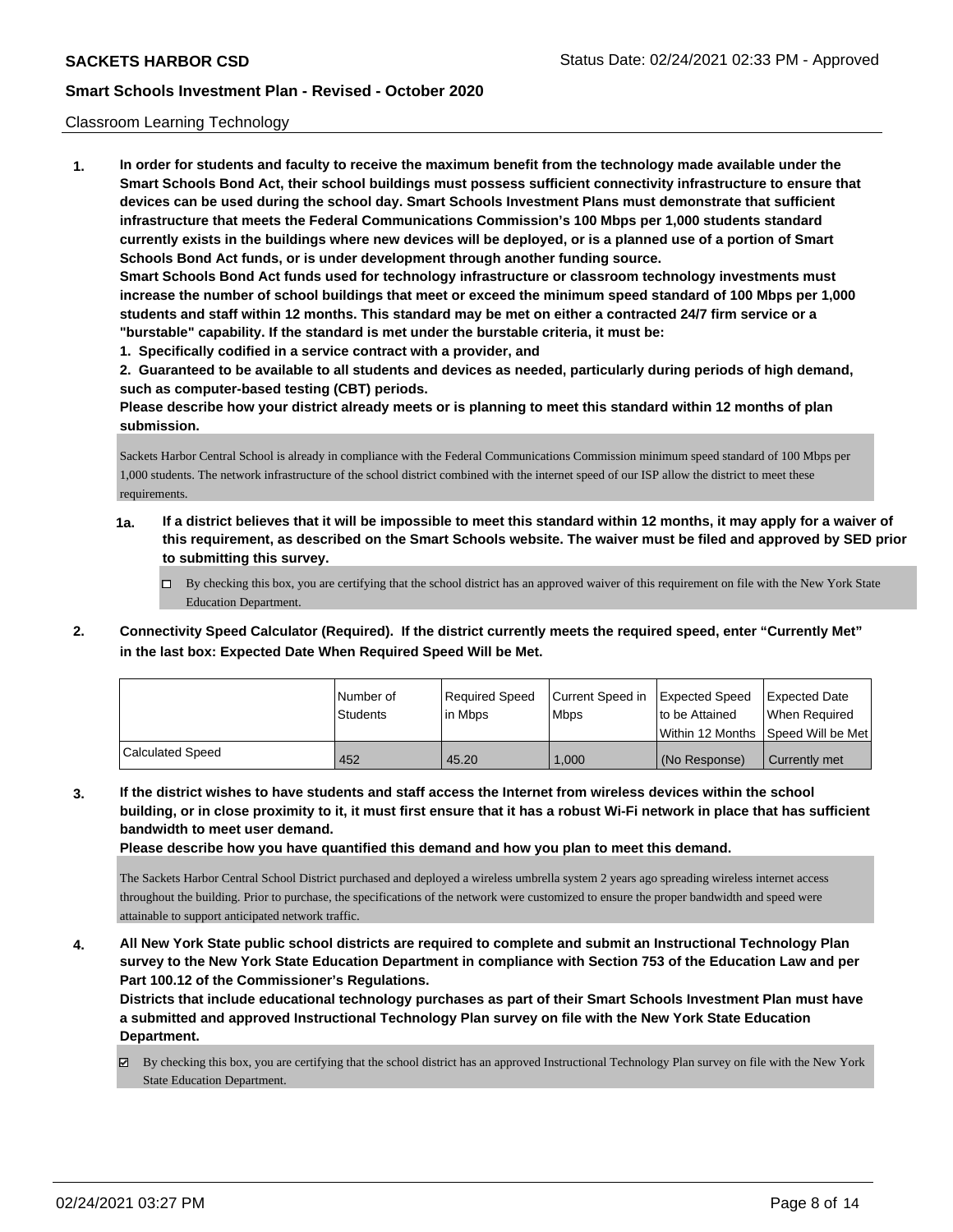### Classroom Learning Technology

# **5. Describe the devices you intend to purchase and their compatibility with existing or planned platforms or systems. Specifically address the adequacy of each facility's electrical, HVAC and other infrastructure necessary to install and support the operation of the planned technology.**

The Sackets Harbor Central School intends to purchase the following devices using our Smart Schools allocation: • Chromebooks/Laptops - Allow teachers and students to work seamlessly with their Google environment resources and provide a better experience browsing the web for research projects and utilizing education driven games that enhance learning. These will replace aging and unreliable chromebooks/laptops. \*Please note, our plan is to extend the funds over the next few years to ensure we have an appropriate replacement cycle in place. All of the devices will be contained in charging carts or stations to be stored in designated locations confirmed to have an adequate electrical supply. All laptops' batteries will be consistently charged to be ready for student and/or staff use. All classrooms have numerous outlets to permit electrical supply for interactive boards and for the charging carts or stations should they be located temporarily in these locations.

Interactive Flat Panels and Wall Mounts- We intend to purchase 13 interactive flat panels and 13 wall mounts, to begin a 3 year replacement cycle of all aging and nonworking interactive flat panels currently in use.

5 SMART pens for Interactive Flat Panels- We intend to purchase 5 SMART pens that work with the 13 new interactive flat panels to serve as back ups in case of loss or damage.

Document Cameras- We intend to purchse 40 document cameras to replace all noncompatible document cameras and aging cameras in the district. Web Cameras- We intend to purchase 40 web cameras for remote instruction.

Laptop Computers- We intend to purchase 40 laptop computers to replace some of our aging student laptops.

Chromebooks- We intend to purchase 50 additional chromebooks to replace broken and aging chromebooks. This will begin the first cycle of chromebook replacements. We plan on purchasing an additional 50 chromebooks yearly to keep our inventory current and in good working condition. USB Hubs- We intend to purchase 40 USB hubs so that every classroom can support new document and web cameras which are being used for remote student learning opportunities.

All purchases being submitted at this time will be used to enhance remote student learning opportunities.

#### **6. Describe how the proposed technology purchases will:**

- **> enhance differentiated instruction;**
- **> expand student learning inside and outside the classroom;**
- **> benefit students with disabilities and English language learners; and**
- **> contribute to the reduction of other learning gaps that have been identified within the district.**

**The expectation is that districts will place a priority on addressing the needs of students who struggle to succeed in a rigorous curriculum. Responses in this section should specifically address this concern and align with the district's Instructional Technology Plan (in particular Question 2 of E. Curriculum and Instruction: "Does the district's instructional technology plan address the needs of students with disabilities to ensure equitable access to instruction, materials and assessments?" and Question 3 of the same section: "Does the district's instructional technology plan address the provision of assistive technology specifically for students with disabilities to ensure access to and participation in the general curriculum?")**

**In addition, describe how the district ensures equitable access to instruction, materials and assessments and participation in the general curriculum for both SWD and English Language Learners/Multilingual Learners (ELL/MLL) students.**

The proposed technology will enhance differentiated instruction, remote learning opportunities, expand student learning, benefit students with disabilities and English Language Learners, and contribute to the reduction of other learning gaps that have been identified within the district. Laptops and Chromebooks and the associated Google Apps for Education (GSuite), have proven to have a positive impact on student learning. Chromebooks utilize the power of the web to help students explore, discover, collaborate, and learn. The Internet allows students the resources and tools to accommodate different types of learners. One of the greatest benefits of the Chromebooks is that learning can take place anywhere and at any time. Due to COVID-19 the district's need for staff and students to have access at home is essential to student sucess. With the Chromebooks, Google Drive, Gmail, and other Google products can be accessed from school or home. The Chromebooks will also be used to enhance our district's special education, academic intervention, and response to intervention services. The Chromebooks will support our English Language Learners by enabling students to have materials translated for them and have materials read aloud to them. This will increase their comprehension and understanding of the English language. The increase in the number of personal laptops also supports the transition to computer-based testing. The Interactive Flat Panels, Wall Mounts, SMART pens, Document cameras and Web cameras will enhance in-person and remote learning

opportunities for all students. As the COVID-19 pandemic continues to alter how we provide instruction to students these tools will help support the varied needs of our students regardless of where they are receiving instruction.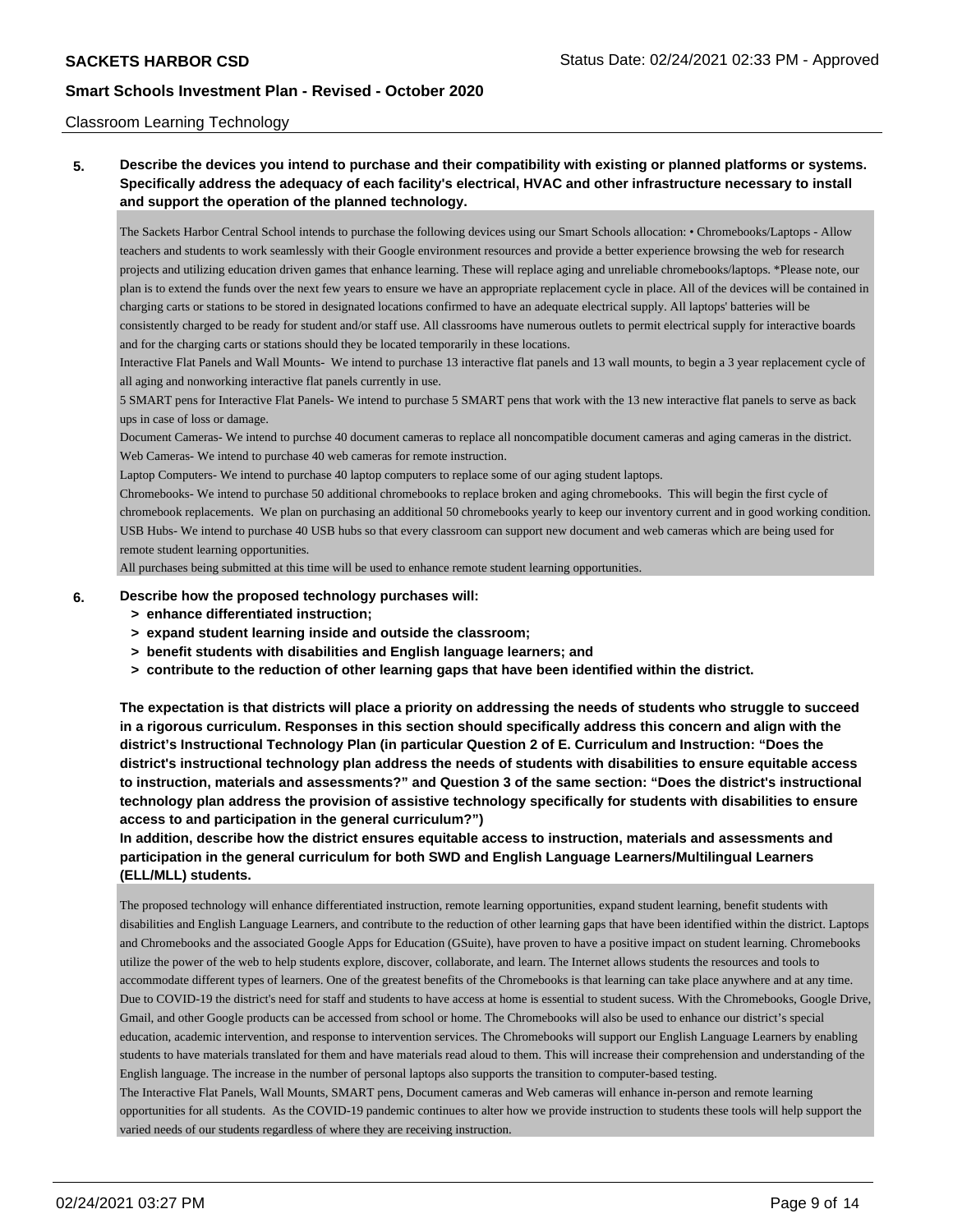### Classroom Learning Technology

**7. Where appropriate, describe how the proposed technology purchases will enhance ongoing communication with parents and other stakeholders and help the district facilitate technology-based regional partnerships, including distance learning and other efforts.**

The Sackets Harbor Central School District prides itself on the use of technology to improve the home/school connection. The incorporation of these devices have the potential to enhance ongoing communication with parents and other stakeholders. Chromebooks have apps and programs which allow parents/guardians to see what projects and/or skills their children are working on. Parents will have more of an opportunity to directly assist their child on the home front. Due to COVID-19, our district needs to ensure equitable access for distance learning opportunities for all staff and students. All purchases will enhance student learning opportunities whether is be in-person or remotely.

**8. Describe the district's plan to provide professional development to ensure that administrators, teachers and staff can employ the technology purchased to enhance instruction successfully.**

**Note: This response should be aligned and expanded upon in accordance with your district's response to Question 1 of F. Professional Development of your Instructional Technology Plan: "Please provide a summary of professional development offered to teachers and staff, for the time period covered by this plan, to support technology to enhance teaching and learning. Please include topics, audience and method of delivery within your summary."**

In accordance with the Sackets Harbor Central School Technology Plan, we plan to provide quality professional development to ensure that administrators, teachers, and staff can employ the devices to enhance teaching and learning. The professional development will occur in a variety of ways throughout the time period of implementation and evaluation. We will utilize both external and internal resources to meet our professional development needs. Chromebook/Google for Education Professional Development for Teachers and Administrators We will use K-12 faculty meeting to provide professional development opportunities which will be provided by our technology coordinator and/or teachers sharing best practices. Classroom consultation will be provided by technology coordinator and/or MORIC Model Schools Technology Integration Peer-to-peer support. Online professional development will be provided by Google for Education and Google Apps for Education. We will also include job-embedded professional development opportunities for all staff.

- **9. Districts must contact one of the SUNY/CUNY teacher preparation programs listed on the document on the left side of the page that supplies the largest number of the district's new teachers to request advice on innovative uses and best practices at the intersection of pedagogy and educational technology.**
	- $\boxtimes$  By checking this box, you certify that you have contacted the SUNY/CUNY teacher preparation program that supplies the largest number of your new teachers to request advice on these issues.
	- **9a. Please enter the name of the SUNY or CUNY Institution that you contacted.**

SUNY Potsdam

**9b. Enter the primary Institution phone number.**

315-267-2670

**9c. Enter the name of the contact person with whom you consulted and/or will be collaborating with on innovative uses of technology and best practices.**

Tony Betrus

**10. To ensure the sustainability of technology purchases made with Smart Schools funds, districts must demonstrate a long-term plan to maintain and replace technology purchases supported by Smart Schools Bond Act funds. This sustainability plan shall demonstrate a district's capacity to support recurring costs of use that are ineligible for Smart Schools Bond Act funding such as device maintenance, technical support, Internet and wireless fees, maintenance of hotspots, staff professional development, building maintenance and the replacement of incidental items. Further, such a sustainability plan shall include a long-term plan for the replacement of purchased devices and equipment at the end of their useful life with other funding sources.**

By checking this box, you certify that the district has a sustainability plan as described above.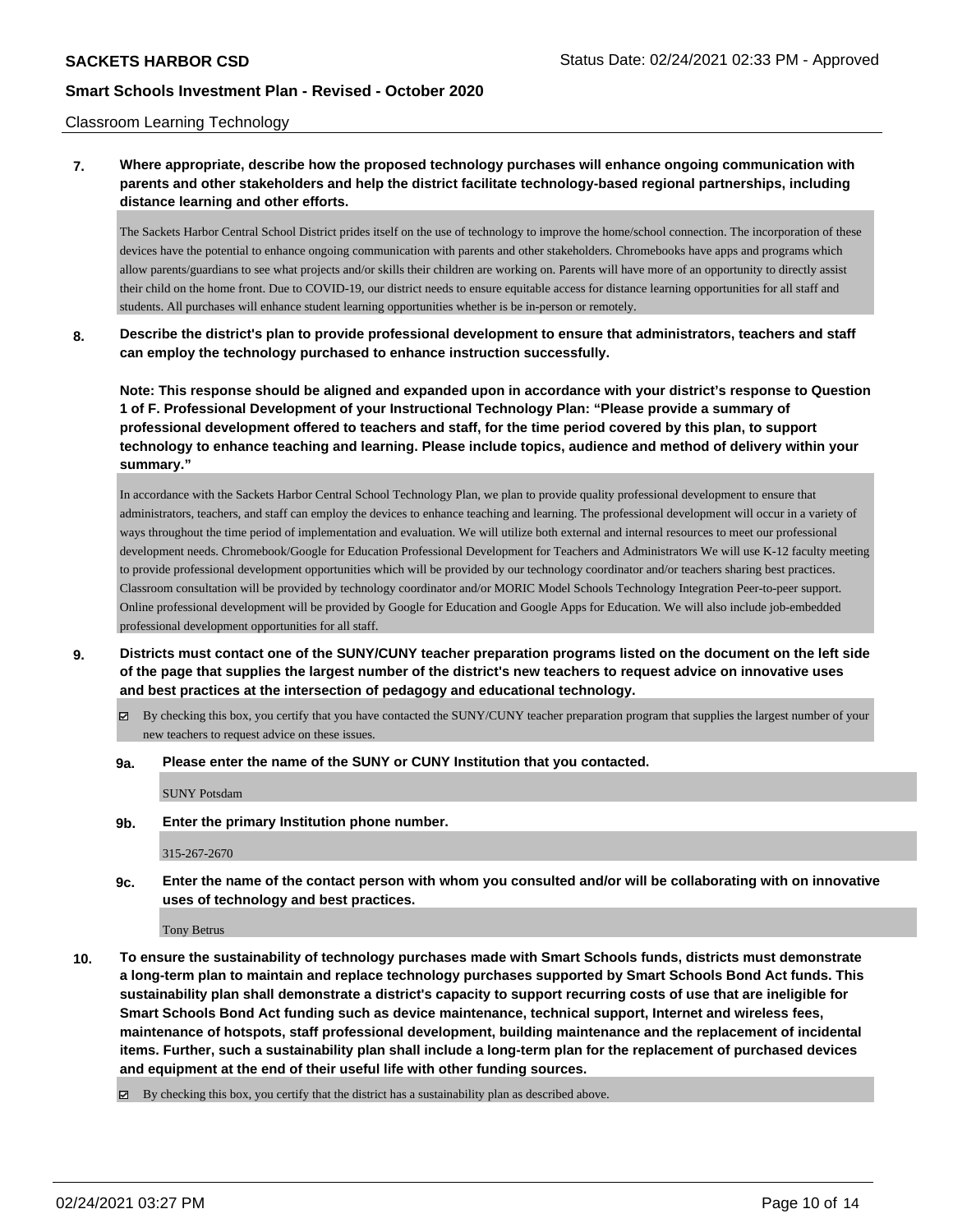Classroom Learning Technology

**11. Districts must ensure that devices purchased with Smart Schools Bond funds will be distributed, prepared for use, maintained and supported appropriately. Districts must maintain detailed device inventories in accordance with generally accepted accounting principles.**

By checking this box, you certify that the district has a distribution and inventory management plan and system in place.

**12. Please detail the type, quantity, per unit cost and total cost of the eligible items under each sub-category.**

| Select the allowable expenditure | Item to be Purchased               | Quantity | Cost per Item | <b>Total Cost</b> |
|----------------------------------|------------------------------------|----------|---------------|-------------------|
| type.                            |                                    |          |               |                   |
| Repeat to add another item under |                                    |          |               |                   |
| each type.                       |                                    |          |               |                   |
| Interactive Whiteboards          | <b>SAMSUNG Flip 2</b>              | 13       | 2,096.84      | 27,258.92         |
| Interactive Whiteboards          | <b>Wallmounts for Flip 2</b>       | 13       | 87.95         | 1,143.35          |
| <b>Other Costs</b>               | <b>AVERVISION Document Cameras</b> | 40       | 168.83        | 6,753.20          |
| <b>Other Costs</b>               | Microsoft LifeCam Web Cameras      | 40       | 73.81         | 2,952.40          |
| <b>Laptop Computers</b>          | HP Probook 455                     | 40       | 875.83        | 35,033.20         |
| <b>Laptop Computers</b>          | Chromebooks                        | 50       | 327.04        | 16,352.00         |
| <b>Other Costs</b>               | <b>USB Hubs</b>                    | 40       | 16.33         | 653.20            |
| <b>Other Costs</b>               | Flip 2 Pens                        | 5        | 44.33         | 221.65            |
|                                  |                                    | 241      | 3,690.96      | 90,368            |

## **13. Final 2014-15 BEDS Enrollment to calculate Nonpublic Sharing Requirement (no changes allowed.)**

|            | l Public Enrollment | Nonpublic Enrollment | Total Enrollment | Nonpublic<br>l Percentage |
|------------|---------------------|----------------------|------------------|---------------------------|
| Enrollment | 450                 |                      | 450.00           | 0.00                      |

### **14. If you are submitting an allocation for Classroom Learning Technology complete this table.**

|                          | Public School Sub-Allocation | <b>Estimated Nonpublic Loan</b><br>Amount<br>(Based on Percentage Above) | <b>Estimated Total Public and</b><br>Nonpublic Sub-Allocation |
|--------------------------|------------------------------|--------------------------------------------------------------------------|---------------------------------------------------------------|
| Interactive Whiteboards  | 28,402.27                    | 0.00                                                                     | 28,402.27                                                     |
| <b>Computer Servers</b>  | (No Response)                | 0.00                                                                     | 0.00                                                          |
| <b>Desktop Computers</b> | (No Response)                | 0.00                                                                     | 0.00                                                          |
| <b>Laptop Computers</b>  | 51,385.20                    | 0.00                                                                     | 51,385.20                                                     |
| <b>Tablet Computers</b>  | (No Response)                | 0.00                                                                     | 0.00                                                          |
| <b>Other Costs</b>       | 10,580.45                    | 0.00                                                                     | 10,580.45                                                     |
| Totals:                  | 90,367.92                    | 0                                                                        | 90,368                                                        |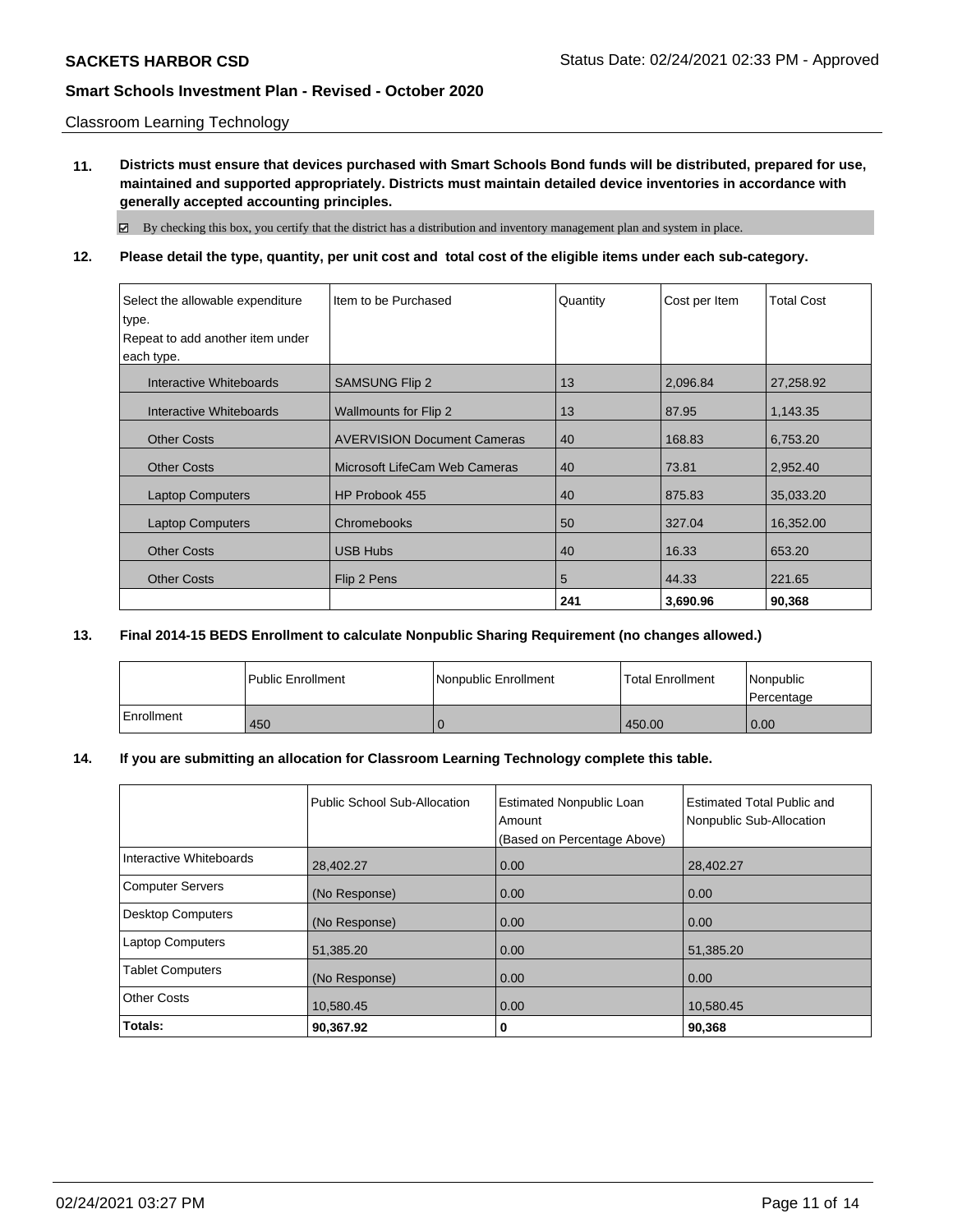### Pre-Kindergarten Classrooms

**1. Provide information regarding how and where the district is currently serving pre-kindergarten students and justify the need for additional space with enrollment projections over 3 years.**

(No Response)

- **2. Describe the district's plan to construct, enhance or modernize education facilities to accommodate prekindergarten programs. Such plans must include:**
	- **Specific descriptions of what the district intends to do to each space;**
	- **An affirmation that new pre-kindergarten classrooms will contain a minimum of 900 square feet per classroom;**
	- **The number of classrooms involved;**
	- **The approximate construction costs per classroom; and**
	- **Confirmation that the space is district-owned or has a long-term lease that exceeds the probable useful life of the improvements.**

(No Response)

**3. Smart Schools Bond Act funds may only be used for capital construction costs. Describe the type and amount of additional funds that will be required to support ineligible ongoing costs (e.g. instruction, supplies) associated with any additional pre-kindergarten classrooms that the district plans to add.**

(No Response)

**4. All plans and specifications for the erection, repair, enlargement or remodeling of school buildings in any public school district in the State must be reviewed and approved by the Commissioner. Districts that plan capital projects using their Smart Schools Bond Act funds will undergo a Preliminary Review Process by the Office of Facilities Planning.**

**Please indicate on a separate row each project number given to you by the Office of Facilities Planning.**

| Project Number |  |
|----------------|--|
| (No Response)  |  |
|                |  |

**5. Please detail the type, quantity, per unit cost and total cost of the eligible items under each sub-category.**

| Select the allowable expenditure | Item to be purchased | Quantity      | Cost per Item | <b>Total Cost</b> |
|----------------------------------|----------------------|---------------|---------------|-------------------|
| type.                            |                      |               |               |                   |
| Repeat to add another item under |                      |               |               |                   |
| each type.                       |                      |               |               |                   |
| (No Response)                    | (No Response)        | (No Response) | (No Response) | 0.00              |
|                                  |                      | υ             | 0.00          |                   |

**6. If you have made an allocation for Pre-Kindergarten Classrooms, complete this table. Note that the calculated Total at the bottom of the table must equal the Total allocation for this category that you entered in the SSIP Overview overall budget.**

| Totals:                                  | 0.00           |
|------------------------------------------|----------------|
| <b>Other Costs</b>                       | (No Response)  |
| Enhance/Modernize Educational Facilities | (No Response)  |
| Construct Pre-K Classrooms               | (No Response)  |
|                                          | Sub-Allocation |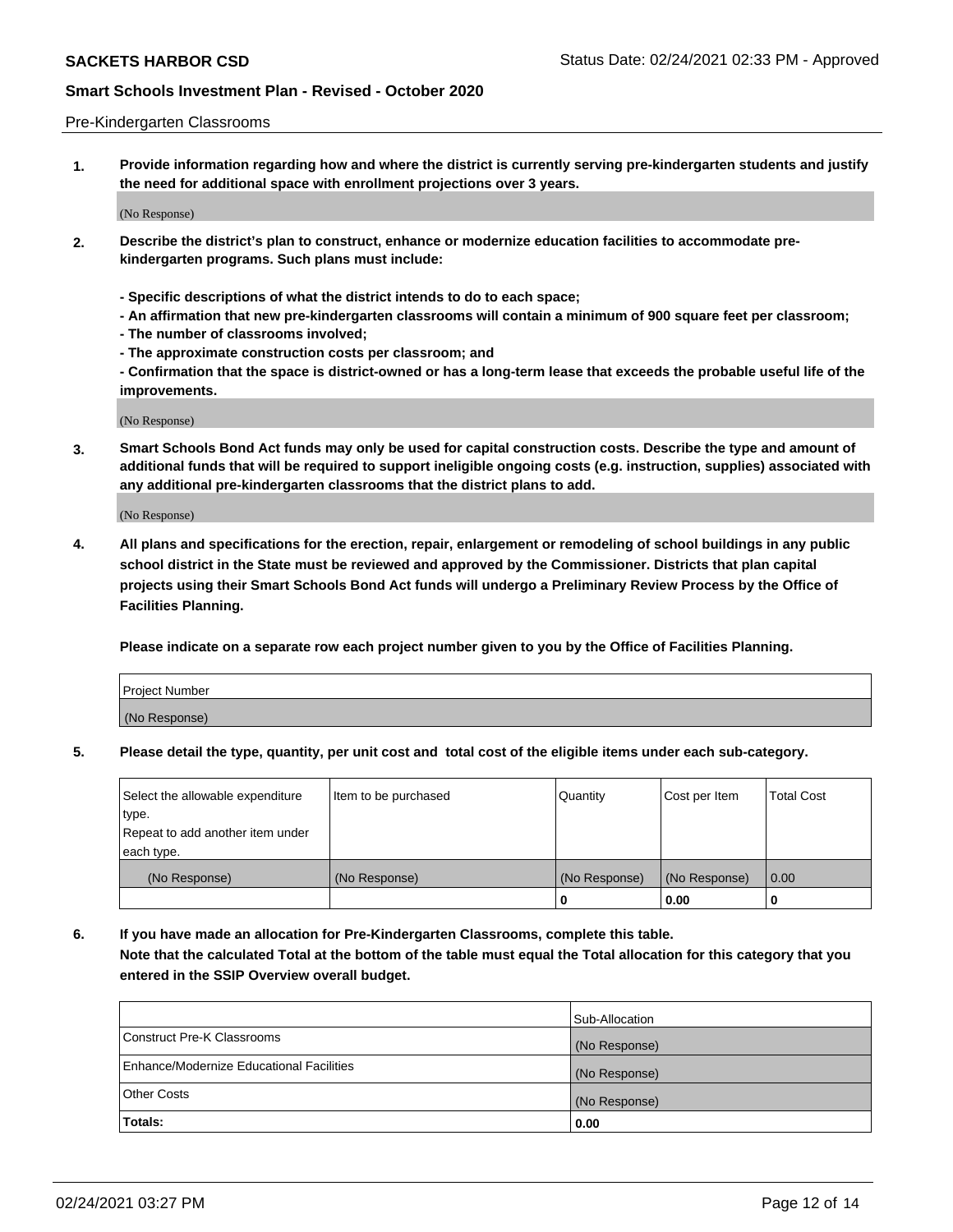Replace Transportable Classrooms

**1. Describe the district's plan to construct, enhance or modernize education facilities to provide high-quality instructional space by replacing transportable classrooms.**

(No Response)

**2. All plans and specifications for the erection, repair, enlargement or remodeling of school buildings in any public school district in the State must be reviewed and approved by the Commissioner. Districts that plan capital projects using their Smart Schools Bond Act funds will undergo a Preliminary Review Process by the Office of Facilities Planning.**

**Please indicate on a separate row each project number given to you by the Office of Facilities Planning.**

| Project Number |  |
|----------------|--|
|                |  |
|                |  |
|                |  |
|                |  |
| (No Response)  |  |
|                |  |
|                |  |
|                |  |

**3. For large projects that seek to blend Smart Schools Bond Act dollars with other funds, please note that Smart Schools Bond Act funds can be allocated on a pro rata basis depending on the number of new classrooms built that directly replace transportable classroom units.**

**If a district seeks to blend Smart Schools Bond Act dollars with other funds describe below what other funds are being used and what portion of the money will be Smart Schools Bond Act funds.**

(No Response)

**4. Please detail the type, quantity, per unit cost and total cost of the eligible items under each sub-category.**

| Select the allowable expenditure | Item to be purchased | Quantity      | Cost per Item | Total Cost |
|----------------------------------|----------------------|---------------|---------------|------------|
| ∣type.                           |                      |               |               |            |
| Repeat to add another item under |                      |               |               |            |
| each type.                       |                      |               |               |            |
| (No Response)                    | (No Response)        | (No Response) | (No Response) | 0.00       |
|                                  |                      | u             | 0.00          |            |

**5. If you have made an allocation for Replace Transportable Classrooms, complete this table. Note that the calculated Total at the bottom of the table must equal the Total allocation for this category that you entered in the SSIP Overview overall budget.**

|                                                | Sub-Allocation |
|------------------------------------------------|----------------|
| Construct New Instructional Space              | (No Response)  |
| Enhance/Modernize Existing Instructional Space | (No Response)  |
| Other Costs                                    | (No Response)  |
| Totals:                                        | 0.00           |